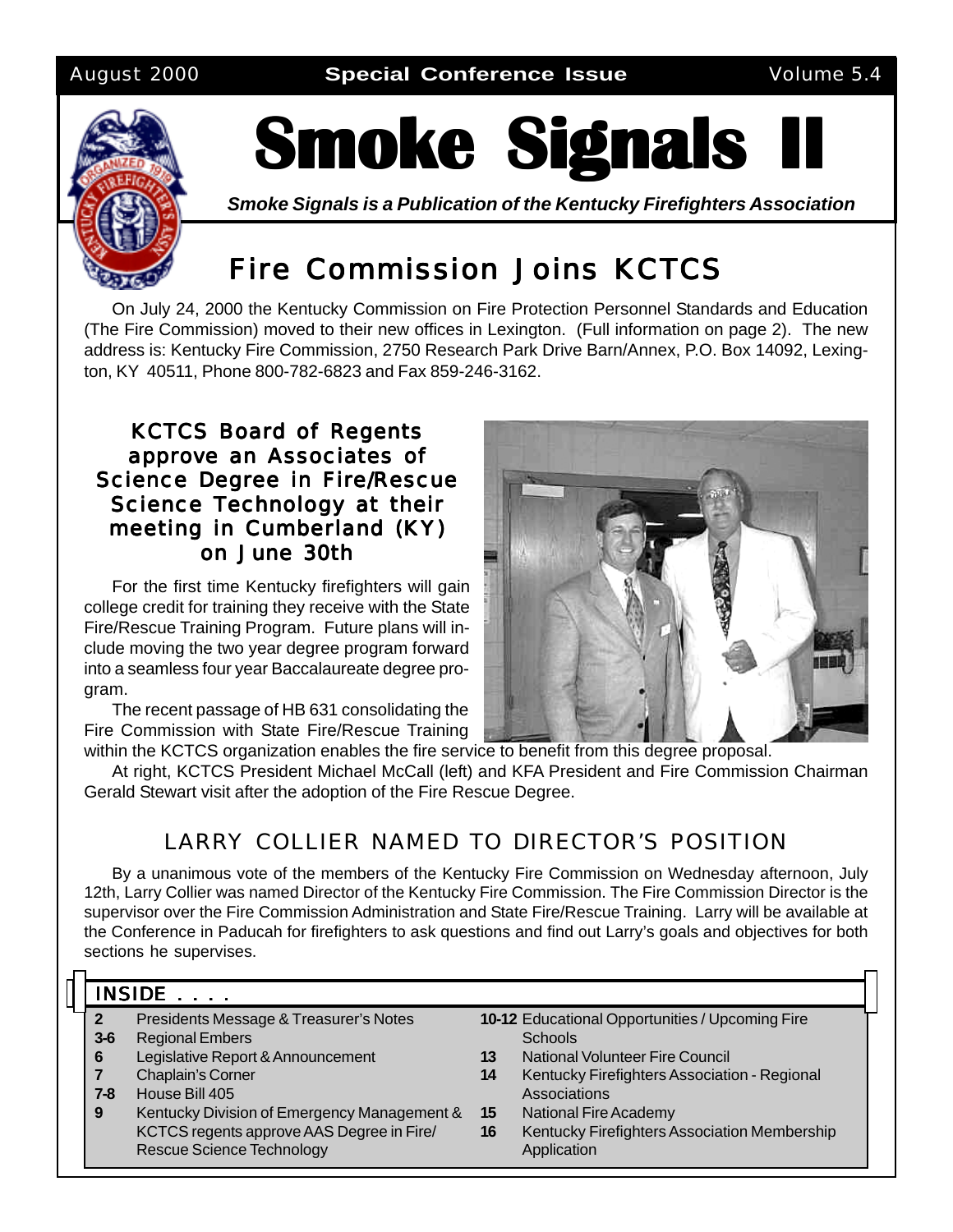### Message from President Stewart

The last few weeks have been at least as hectic as the final days of the Legislative Session. It is very exciting to see goals attained that have been in the workings since the late 80s. By the time you receive this newsletter the Kentucky Fire Commission will have moved to it's new home, Larry Collier will have taken over as the new director under KCTCS and the Fire Commission and State Fire/Rescue Training will be housed under the same structure. For the first time in the history of Kentucky the training agency and the certifying agency will be under the same roof.

The Kentucky Community and Technical College System (KCTCS) Board of Regents approved an Associates of Science Degree in Fire Rescue Science Technology at their meeting in Cumberland (KY) on June 30th. This will allow the firefighters of Kentucky to gain college credit for training they are now participating in with the State Fire/Rescue Training Program. More details will be announced during the next two months as plans for implementing this degree are finalized.

On July 12th, Larry Collier was named Director of the Kentucky Fire Commission. The process of selecting the first Director began several weeks ago with a nation wide candidate search. Receiving some 35 plus application packages from several states, the members of the Commission began the process of selecting seven finalists. Early in July the Commission members selected the final three candidates.

No one can say how all these changes will effect your local department. I will say that for the first time in a long time we have the opportunity to change the fire service in some very positive ways that will be beneficial to any local firefighter who wants to take advantage of some special educational opportunities. As decisions are made and events unfold they will be posted in the KFA Smoke Signals and on the KFA Web Page at www.kyfa.org. Please stay tuned for there are more exciting things to come!

**Gerald Stewart**, President KFA

#### Treasurer's Notes

by Bryant Stiles



As you read this our Annual KFA Conference will be in full operation

at Paducah. While the Conference provides an opportunity for us to plan for the future, it also provides time for reflection on the past year. For those of you that will not be able to attend the Conference I would like to take just a moment to recap some of the exciting success stories of the past 12 months.

The 2000 Kentucky General Assembly provided the most excitement this year as state aid for volunteer fire departments was increased, incentive pay for career personnel was increased, the consolidation of the Fire Commission and Fire Rescue Training was passed, and the new EMS Commission was established. Your KFA was involved in over 80 legislative issues during this session. Your Association provided two full time lobbyists in Frankfort during the Legislative Session.

Your Kentucky's Firefighter Memorial was constructed after years of planning and fund raising. Governor Paul Patton participated in the dedication ceremonies.

Smoke Signals II, your KFA state newsletter, continues to grow both in quantity of pages and quality of information. KYFA.ORG, your KFA web site, went on line providing a wealth of information and the latest photos from your regional events.

Fire Related Deaths are down significantly in Kentucky. Your Association is proud to be assisting with coordination of the Kentucky's fire safety educational efforts as we believe this is a strong factor in the decline of fire related deaths.

In addition your Association organized a wildland firefighting committee that is already assisting with training our firefighters, hosted your State Firefighters Olympics, co-sponsored your State Fire School, and represented you in both state and national level issues.

Your KFA Officers, Directors, Committee Chairs and Committee Members, Special Events Coordinator, Newsletter Editor, and many others make these and other services available to you and your firefighters. I, and I hope each of you, appreciate their continued outstanding efforts.

I continue to be excited to be your KFA Treasurer, but realize this would not be possible without the support of the Green River and Area 3 personnel. I especially want to thank Robin Long, our Area 3 Secretary, as we would be lost at the Area 3 Training Center without her talents and dedication.

Your Treasurer, **Bryant Stiles**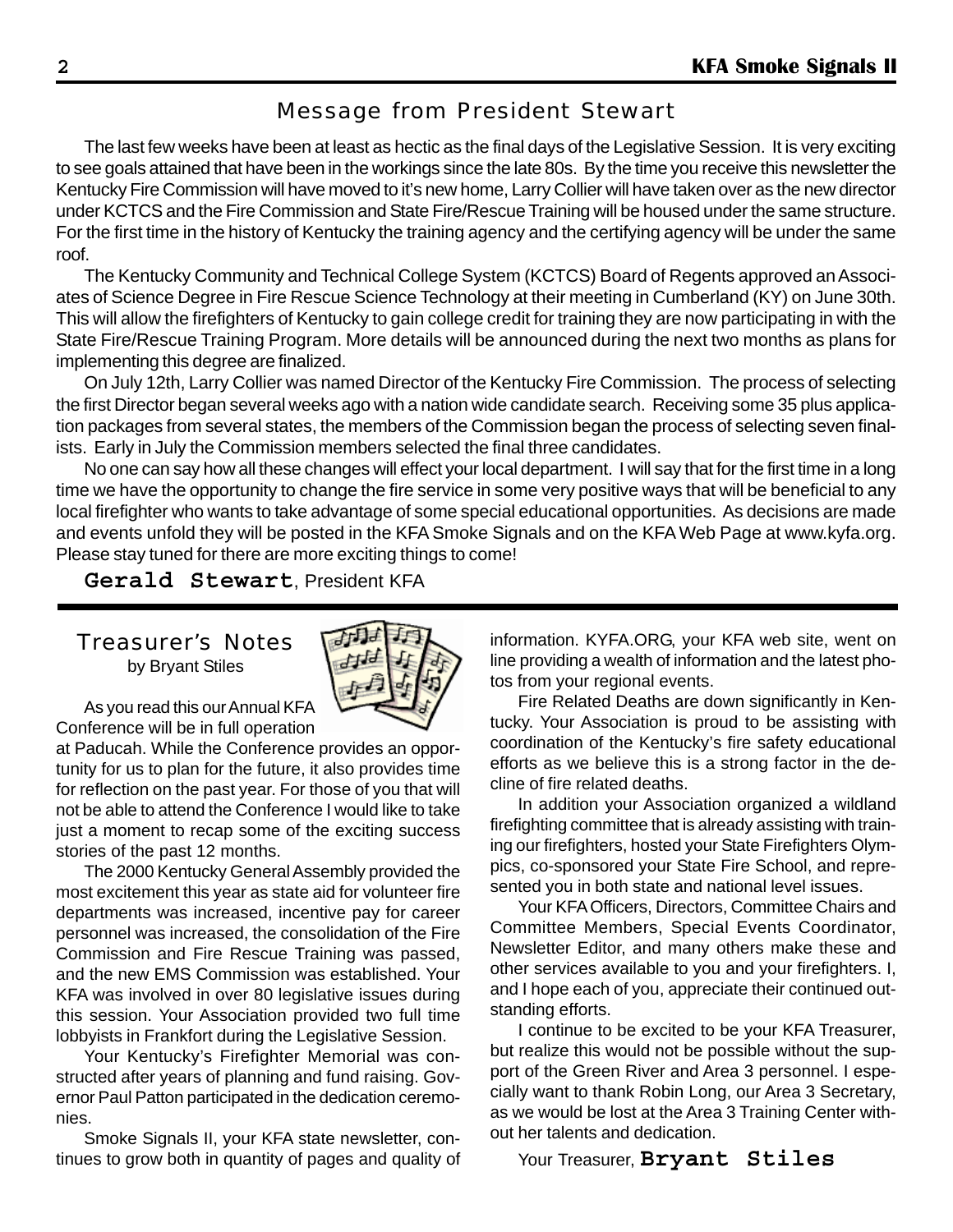### *REGIONAL EMBERS*

#### **Jackson Purchase Firefighters Association** Paul S. Billings, President

Greetings from "Far Western Kentucky," the site of the Kentucky Firefighters Association's 80<sup>th</sup> Annual Conference on August 5th-8th, 2000 *(Just in case you were not aware of the dates and the location!)*. KFA President Gerald Stewart and the men and women of the JPFA are anxiously awaiting your arrival in Paducah, Kentucky for this momentous occasion. Numerous people, from across the State and from our association, have worked diligently in an effort to make your visit with us an enjoyable experience and one that you will not soon forget. **DO NOT DISAPPOINT US!** Even if you have not preregistered for the conference and even if you have not made your reservations at the Executive Inn, pack your bags and join us in Paducah. The JPFA can always make room for a few more people and the Executive Inn usually has a spare room or two. You can not afford to miss this opportunity to fellowship with firefighters from across the Great State of Kentucky and at the same time participate in conducting the business of the Kentucky Firefighters Association. **IT CAN NOT GET ANY BETTER THAN THAT!**

Join us on Saturday for the Firefighters Olympics. We invite you to attend the welcome pool party on Sunday evening. **REMEMBER** to bring your uniform to wear to the Firefighter Memorial Service on Monday morning at the Broadway Methodist Church. We urge you to attend the KFA business sessions on Monday and Tuesday. After all this is our main purpose for the conference. Join us Monday night as we visit the Players Island Casino for a delicious meal and gaming on the side-wheeler riverboat. Plan now to attend the Firefighters dinner, dance and installation of new KFA officers on Tuesday night. And ladies remember your luncheon and fashion show on Monday and your shopping day, with free transportation provided, on Tuesday.

**REMEMBER** to bring your **FIRE SERVICE MEMO-RABILIA** to display in our memorabilia room. Ensure that you bring with your memorabilia a description of your item with a short history and its significance. This information should be typewritten on an 8 1/2" x 11" sheet of paper suitable for display. Cash prizes will be awarded, at the banquet, for the top three items.

#### **SEE YOU AT THE CONFERENCE!**

The next quarterly meeting of the JPFA will be conducted on August 16, 2000 at 7:00 PM at the Concord Fire Department. On the agenda will be a recap of KFA 2000 and a discussion of the new JPFA proposed bylaws.

A special called meeting of the JPFA is scheduled for September 20, 2000 at 7:00 PM at the Lone Oak Fire Department. The stated purpose of this special called meeting is to discuss and vote on the new JPFA proposed by-laws.

#### **Pennyrile Firefighters Association** Jonny Ezell, President

The Pennyrile Fire and Rescue Association met July 11, 2000 at the Pennyrile Regional Training Center in Hopkinsville. President's duties were handed down from Brent Francis – Chief, Princeton Fire Department to Jonny Ezell – Chief of Training, Hopkinsville Fire Department. Bonnie Hart – Training Officer, Madisonville Fire Department was elected 2<sup>nd</sup> Vice President.

The purchase of a trailer to build a Firefighter Survival prop on was approved. Plans were made to seek donations for materials and equipment needed that were above the \$3000.00 grant received from the Fire Commission for building the prop. The prop will be available for use throughout the region. Several members of the Association have completed the Train-The-Trainer to teach this course.

Finalized plans for the upcoming  $5<sup>th</sup>$  Annual Pennyrile Fire School, August 19<sup>th</sup> and 20<sup>th</sup> at the Pennyrile Regional Training Center and Hopkinsville High School were discussed. 13 classes will be offered at this years school. The classes will include:

- *1. Fire Control*
- *2. High Angle Rescue*
- *3. Pumper Operations*
- *4. Self Contained Breathing Apparatus*
- *5. Drivers Training*
- *6. Vehicle Rescue I*
- *7. Vehicle Rescue II*
- *8. Firefighter Survival*
- *9. Hard to Get Hours*
- *10. Clandestine Drug Labs*
- *11. Officers Round Table*
- *12. Wildland Firefighting*
- *13. Propane Emergencies/Flammable Liquids*

Vendors will be on hand to display equipment.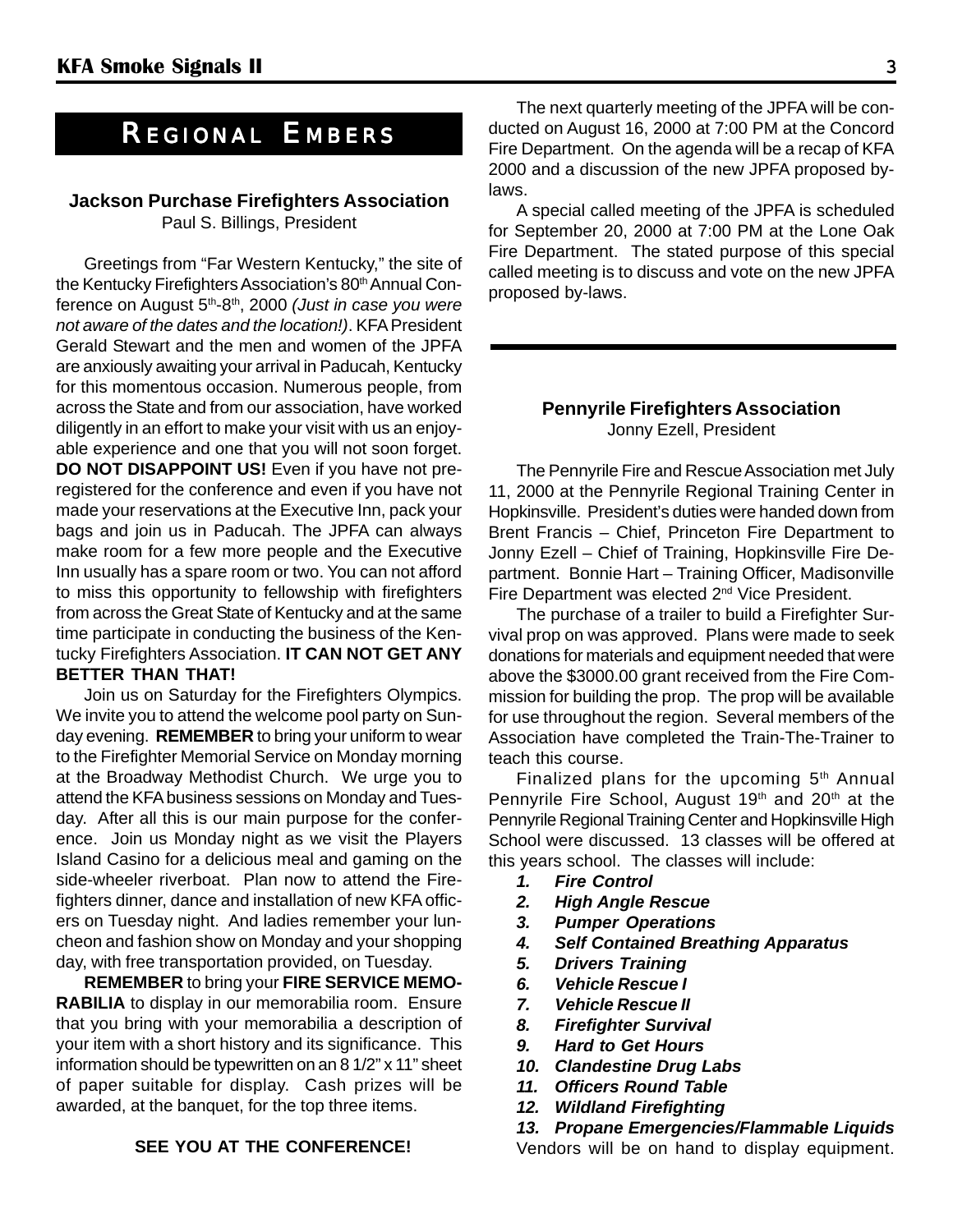#### *Pennyrile Firefighter Association continued . . .*

Pennyrile Rural Electric will give a demonstration Saturday during lunch. Air Evac will give a demonstration Sunday during lunch.

On Saturday night the State Fire Marshal's Office will conduct a live propane burn for the school. Any firefighter with full turnout gear may participate.

Brochures have been sent out with full details of the school. For more information contact Capt. Jonny Ezell at (270) 890-1400.

We're looking forward to another good year. Hope to see you there. **Jonny Ezell**, President, Pennyrile Regional Fire and Rescue Association



#### **6th Annual East Marshall Kids Day**

*The 6th Annual East Marshall's Kids Day was held at Moors Resort. Above are part of the activities that included fire prevention and pumping of water from the lake for the kids to play in. This year one highlight was a water mellon bust. Its great fun and everyone wins! While getting to train and exercise the trucks, the kids get education on fire safety, the public relation is priceless and everyone has fun.*



**East Marshall Station #1**

*Progress on the new station with the pouring of the first pour of concrete on July 6th, 2000. The area of the building is 90x118. (submitted by Bill "Tex" Johnson)*

#### **Green River Firefighters Association**

Brent Hayden, President

Congratulations to Larry Collier on being named Director by the Kentucky Fire Commission. As you read this issue the Fire Commission will have moved into offices at KCTCS in Lexington. Fire Commission members are having to attend many meetings as they go through the consolidation process mandated by the 2000 Kentucky General Assembly and we strongly appreciate the efforts of our local Fire Commission member Mark Luckett.

The Kentucky EMS Conference is September 13-16 in Owensboro. The Executive Inn Rivermont has completed the remodeling process and we look forward to showing off the improvements.

We are excited that the Fire Commission has chosen Green River to host one of the National Fire Academy Weekends. This will be the first time in almost a decade that an NFA Weekend will be held in our region. The November 4-5 NFA Weekend will be held at the Executive Inn Rivermont in Owensboro.

For those planning ahead, the dates for the 2001 Officers School are February 17-18, 2001. We are in the process of selecting classes and always value your input. If you have suggestions for classes or instructors please contact us.

We look forward to seeing many of you at the Annual KFA Conference in Paducah! As always, if you need the assistance of the Green River Firefighters Association contact us at the Area 3 Training Center at 270-273- 3187.

Thanks! **Brent Hayden**

#### **Lake Cumberland Firefighters Association** Bill Hall, President

The Lake Cumberland Firefighters Association Area 14 Firefighters Olympics were held Sunday, July 9, 2000 at the Pulaski County Park in Somerset, Kentucky. This year's Olympics were hosted by the Mt. Victory Fire Department.

The competing teams were Faubush Tri-County Volunteer Fire Department, Breeding Volunteer Fire Department, Burnside Fire Department and Mt. Victory Fire Department. First place went to Mt. Victory, second place to Faubush and 3rd place to Burnside. This was Mt. Victory Fire Department's first time to compete in the Olympics.

Also competing were the Junior Teams from Faubush, Erlanger, and Breeding. Erlanger had two teams. First place winner was Faubush, second place Erlanger and third place Breeding.

We look forward to seeing our teams competing at the KFA Olympics in Paducah on August 5th. See you there!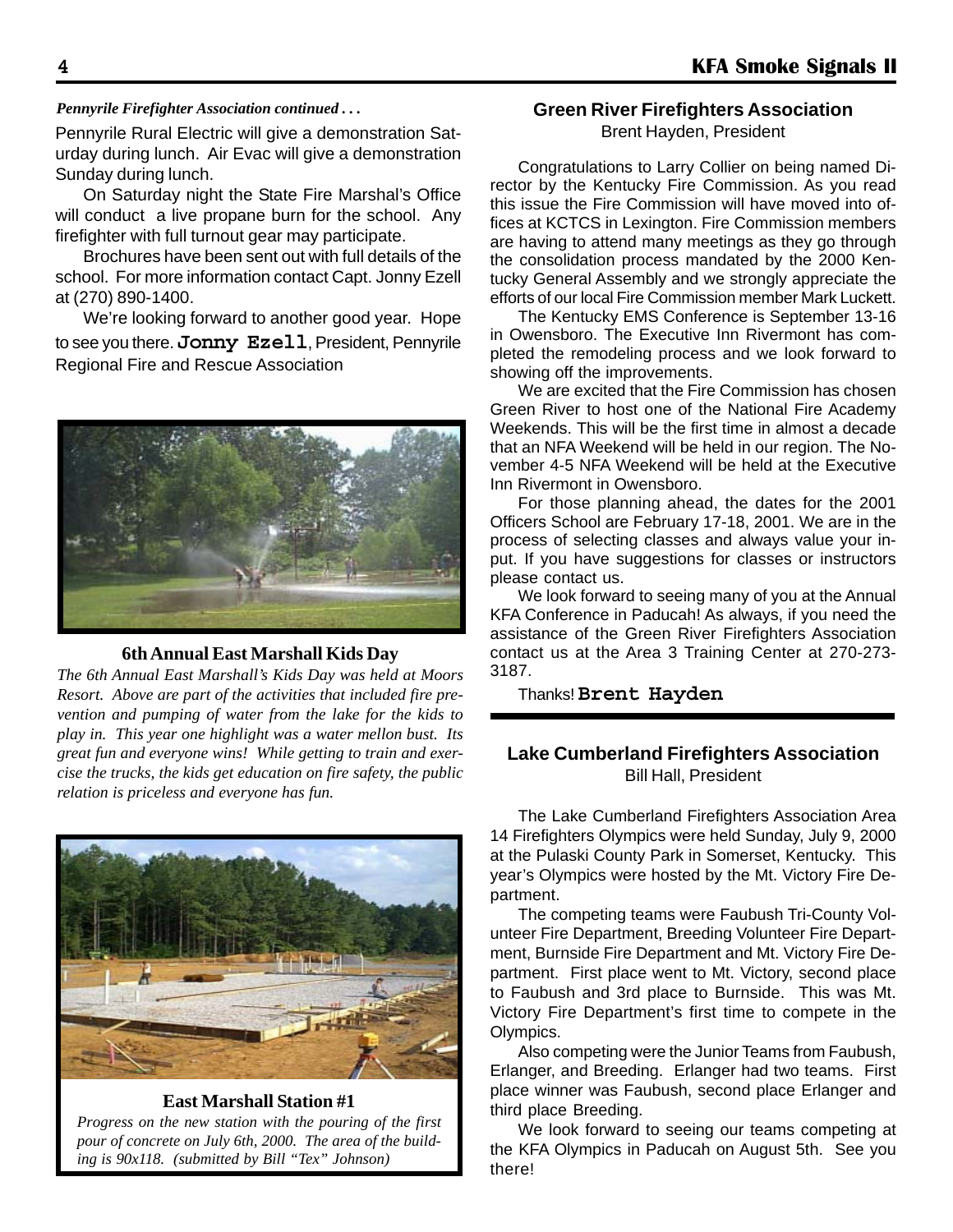

#### **Dixie Firefighters Association** Michael E. Hulsey, President

The Dixie Firefighters Association took applications for the Paul Banse Scholarship for the fall semester. The scholarships will be awarded at the July meeting. All members of the Dixie Association and their families are eligible for this scholarship. The spring scholarship that will be awarded this fall will be a special one and everyone eligible is encouraged to submit an application. Aplications will only be available at the September meeting.

The June meeting was held at the Bardstown Fire Department. The host department did a good job and we wish to thank them. The July meeting will be at the Leitchfield Fire Department.

Munfordville Fire Department has taken the task of performing maintenance on the Richard Bogard, Sr. Child Safety House. Everyone in the Dixie appreciates the undertaking of a much-needed job.

All of our member departments need to bodily get involved with the Dixie. The more we have in attendance the better the job will be done. Flaherty Fire Department brought three of their Junior Firefighters to the Bardstown meeting; this is a step in the right direction.

I have heard a lot of good comments about the State Fire School recently completed, also their was some grumbling from the organizers of the school on the attendance. While the numbers where not down they were not up either. The planners of the school need to look at the possibility of moving it from a Monday, Tuesday, and Wednesday to a Friday, Saturday, and Sunday. Times have changed, employers very seldom allow employees to take off to attend a fire school during the week. A lot of firefighters take vacation time so that they may attend the school. With all of the demands on our firefighters, I believe this is one we can alleviate with a simple move of the days.

Thank you, Michael E. Hulsey, President, Dixie Firefighters Association

#### **Mountain Firefighters Association** Roger Friley, President

**HAZARD REGIONAL FIRE SCHOOL** - The Mountain Firefighters Association will host it's 22nd Annual Regional Fire School August 26th and 27th in Hazard, Kentucky. The brochures will be in the mail shortly. This is a completely **free** school!No registration fee, no hassle! We look forward to seeing all of you at the school. For more information call 606-435-6087. Be there or be  $\Box$ .

**MOUNTAIN FIREFIGHTERS HAVE A NEW PRESI-DENT** - The Mountain Firefighters have elected a new president. His name is Roger Friley Chief of Jackson FD and he has been in the position for about 3 months now. He is working hard on some new ideas to pull together fire departments in the region, such as a web page, Haz Mat response team, and a Special Rescue Team. The association is working hard to improve emergency response in our part of this beautiful Commonwealth. We will do our best to keep you informed on all the things we are trying to accomplish. However, one thing is for certain...We will need the HELP of every department within the region to make it happen!! Together we can

#### accomplish anything!! **Northern Kentucky Firefighters Association** Ken Elliott, President Terry Keller, Reporter

The Fourth Annual NKFA Fire School is gearing up to be one of the largest ever. The school will be held September 16th and 17th. All firefighters and Emergency Service Personnel are welcome to attend.

The NKFA has filed two resolutions with the secretary of the KFA. We look forward to seeing you at the conference in Paducah. It is important that each department get it's delegate registered so they may take part in shaping the future of Kentucky's Fire Service. Without your participation you have no voice in the operation of the association.

#### *Ft. Wright hires new Fire Chief*

Congratulations to March Muench of Southgate for being hired as the new Ft. Wright Chief. Campbell County is still working on the merger of their dispatch centers. Talks have now begun to merge the dispatch centers of Kenton County with Covington and Erlanger.

#### *Bromley Fire Department orders new Ambulance*

The new ambulance should be delivered in mid September. Crescent Springs, Bromley and Ludlow departments held a mock vehicle disaster together. The training was very good for all departments. All three departments have mutual aid agreements and respond together in times of disasters.

Hope to see you at the conference in Paducah, **Terry Keller**

#### **Northern KY Firefighters Association Fire Prevention and Public Education Committee**

I am very fired up about being able to attend the KFA Convention and see my good friends from Paducah for several reasons. One of the most important to me and has always been is another opportunity to spend some time with my Fire Service Comrades who I never get tired of being around. I love being around fire people, I never get tired of hearing the stories, sharing a laugh, a drink and some good food. Fire people are the best people in the whole world and I have never regretted for one day what I do.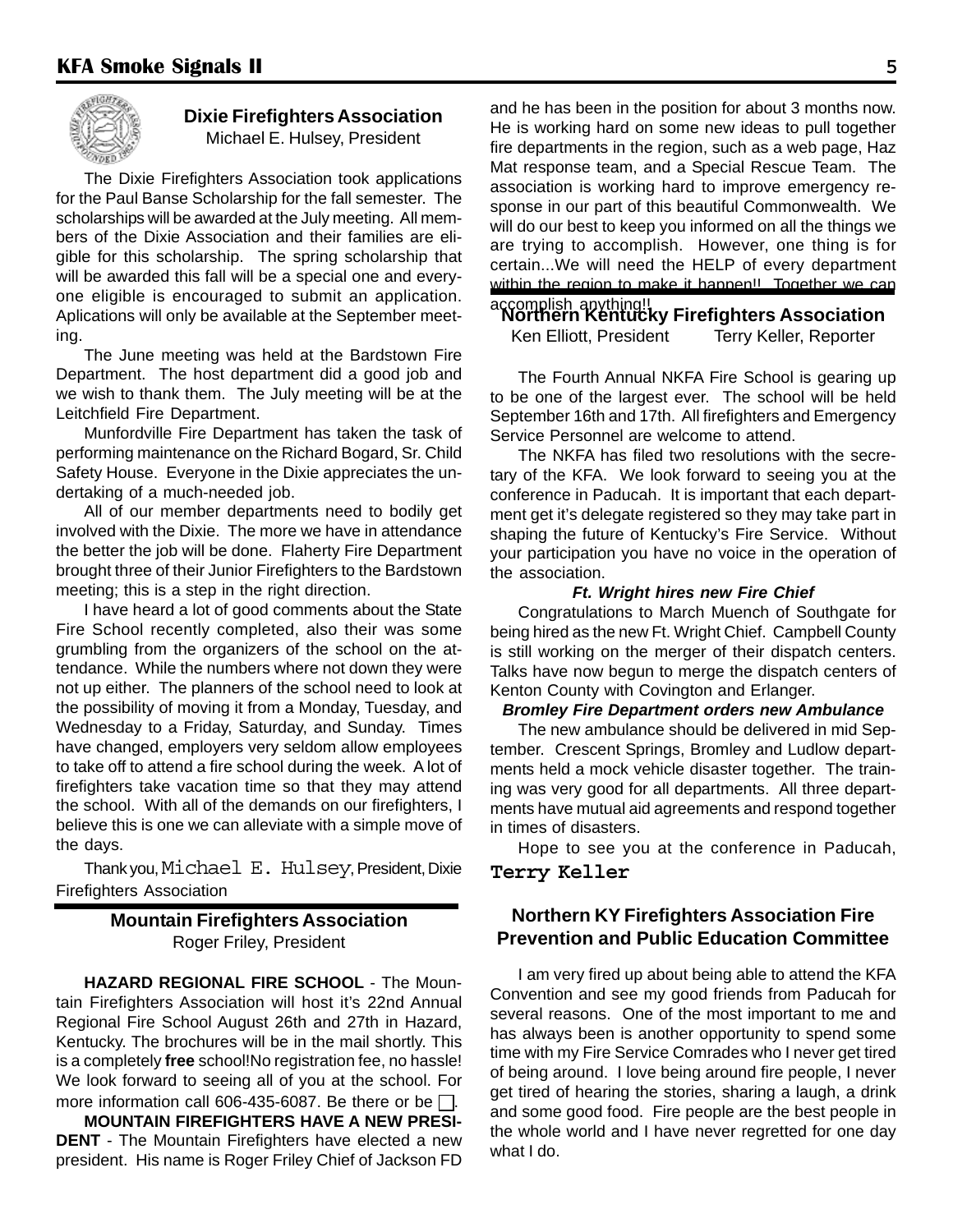#### *Northern Kentucky continued . . .*

I often wondered what I would do when the time would come for me to hang up the boots and helmet. When I was first introduced to the world of Fire and Life Safety Education, like most people I wondered how good I could be. I always hated what fire did to people, the pain, destruction and the devastation of it all, not only to property but what it did to people's lives. A constant I learned early on was no matter how big or small, they all seemed to could have been prevented. A little education, prevention and knowing what to do when an emergency strikes can make a big difference.

I made mistakes, a lot of them, took a lot of chances and often became very frustrated. But I can tell you the satisfaction of doing the job is beyond anything I have ever experienced. I was always glad to help someone, but being able to do something before the monster strikes feels wonderful! It doesn't matter if your from a big city or a small rural town, people want to hear your message of safety and keep their lives SAFE!

I am so very proud of what we do here in Kentucky. I am proud to work with the greatest firefighters anywhere. Prouder to work with the most dedicated Fire and Life Safety Educators anywhere.

Till next time, Take Care and God Bless,

**Fireman Joe**

#### **Pike County Firefighters Association** Randy Courtney, President

By the time you read this, the 11th Annual Pikeville/ Pike County Regional Fire School will be in the history books. We originally offered 17 classes to start with and had a great firefighter challenge again. We will have the figures for you in the next issue.

I do have some good news! Phelps Volunteer Fire and Rescue Department took possession of a new 2000 Ford F-550 4-wheel drive Rescue Truck. The primary purpose of this truck will be rescue but it has a 170-gallon booster tank with a garden hose adapter. This truck was custom made for Phelps VFD through Bluegrass Fire Equipment. It has a generator, light plant, rescue tools, etc.

We hope you were able to attend our fire school. That's all for now. Thanks, **Randy Courtney**

### *ANNOUNCEMENT*

#### **Legislative Report**

by Sylvan Smith

It gives me great pleasure to report that house bill 631 is moving along real nice. By the time this is out we will have the new Director in place and running. We had a great list of applications to pick from. I have to say the entire final list were all from Kentucky. The move of the whole office should be over by the time this is out. I just can't wait to get in the new offices and get started on all the changes that will be coming. I'll have to miss the final selection of the new Director.

Well, I was just getting rested up from the session when I got some bad news. I'll be going in for surgery on my right lung. It looks like I may have cancer in it. We'll know more when they get in and see it. I will be having the surgery on July the 11th. Then that news wasn't bad enough then my wife was having some chest pains so when they checked that out they found out she had a heart attack that did a lot of damage and she had to have open-heart surgery to repair the heart and do three bypasses. I'm glad to report that it all went well and she is doing very well. We are hoping to see you all in Paducah.

I'm asking again for you to remember us in your prayers. Thank you very much.

### FIRE TRUCKS

- **â Buy, Sell**
- **â Consignment, Broker**
- **â New & Used Fire Trucks**
- **â Pumpers, Tankers, Aerials, Mini-Pumpers, Brush, Rescue Units &**
	- **Ambulances** *All makes, models & sizes* **Call Jack L. Slagle**

Fire Equipment Co. Incorporated **1100 Bill Truck Hwy. South Boston, VA 24592** (Office also in Columbia, SC)

800-308-0189 Fax 804-572-3373 KME Dealer - VA, SC, NC **1-800-466-8896** www.slaglefire.com email: slaglefire@GC.Ronline.com

#### KFA's Public Fire and Life Safety Educators Committee

The KFA's Public Fire and Life Safety Educators Committee meeting scheduled for August 17, 2000, has been *changed* to September 21, 2000 at 11:00 AM. The meeting will be held at the State Fire Marshall's Office. Lunch will be served. An agenda will be mailed out soon. For further information contact John Henderson at 859-261-8386.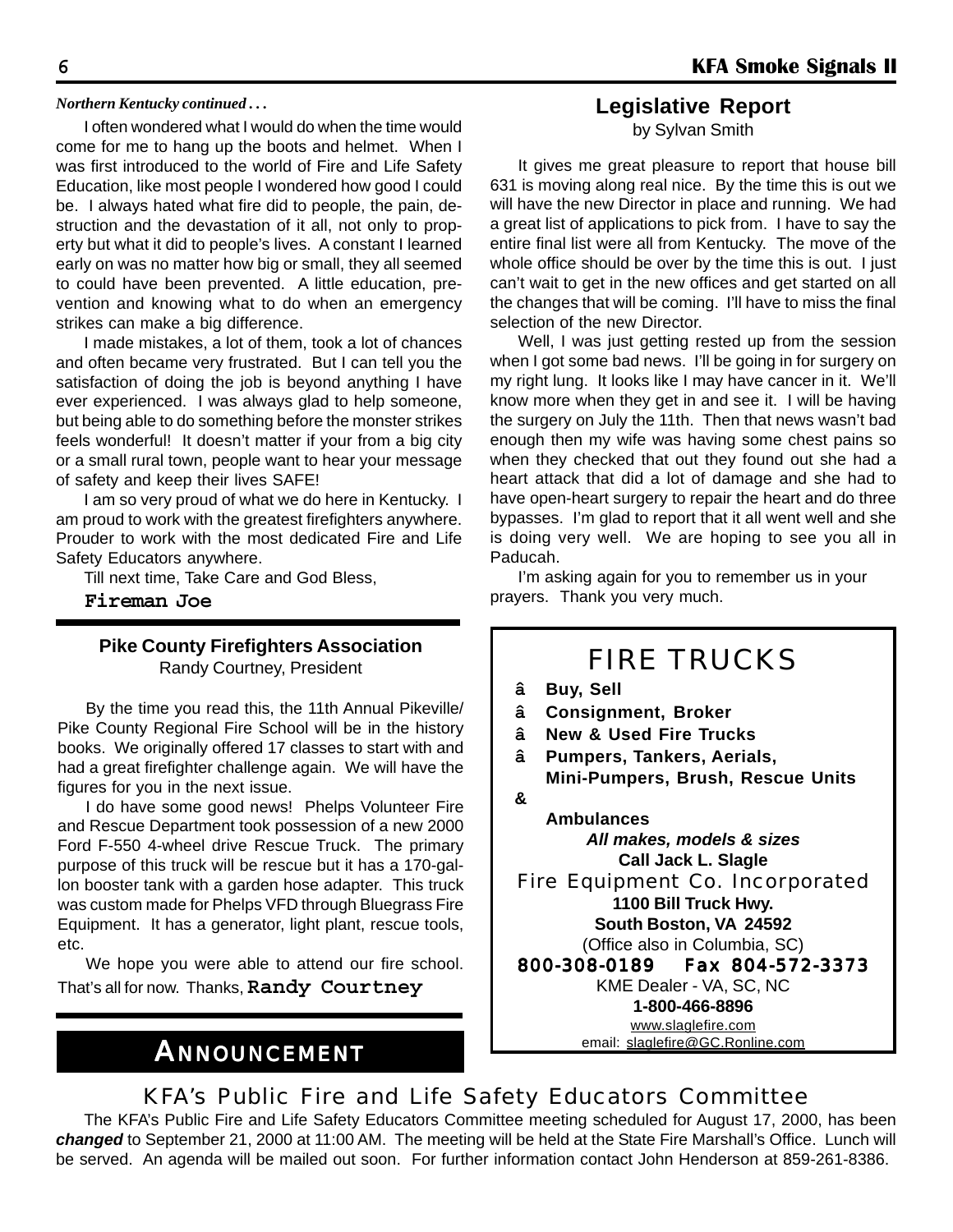

#### **My, How Things Have Changed!**

by Stewart Dawson, Chaplain Lexington FD

Things are sure different in the fire service than they were just 22 years ago when I first entered into the fire service. I can remember riding the tailboard of our apparatus swinging around like a monkey and rushing into a house fire with gear that would barely protect you from the rain. I can remember training sessions that could have very easily gotten a whole group of fire fighters killed. Today, we have so many regulations, SOP's, laws and standards that I wonder if in a few years it will be illegal to fight a house fire. We all gripe and complain about all these written articles but when we are honest with ourselves, we know they are for our good. They may take the fun out of some of our activities but they also save lives. They guide us to be more effective, more proficient and safer professionals in the fire service. We know that they weren't haphazardly developed and written. They were compiled after much study, testing, trials and experience. As much as we hate to admit it, we know it is true, so we buy into it all and do our best to follow these writings.

Do we however do the same in our everyday lives? There are regulations, SOP's, laws and standards that guide us in life to a better way. These writings are a library of books that we call the Bible. This book is so much more trustworthy than our guides in the fire service. This book was written by Holy men as an all wise, all knowing, all seeing God inspired them to write. And friends if we will get in this book and follow its teachings we will find a better life. It will lead us to an overflowing life and even an eternal life. It will lead us to a relationship with this God that will carry us through this life and onto eternal life in that place called heaven. When we come to know this God, He will personally lead us in life. He will guide us and help us to not make the same mistakes others have made that proved to be so costly in their lives. He will guide us to make right decisions that will lead us to better living. He will help us to be affective, proficient members of the human race and His family. This God has written this book solely for our good. It is not to restrict us but to save us. It is not written to steal life but to give life. It is not written to take the fun out of life but to guide us to true joy in life. Just as we find that those writings in the fire service do help us as we follow them, we will find that the writings of God do so much more. You can trust them. "Your Word is a lamp unto my feet and a light to my path." Psalm 119:105

May God Bless You All,

Stewart Dawson, Chaplain, Lexington Fire Department

### *House Bill 405*

This past legislative session the Fire/EMS community came together for a chance to brighten the future of EMS in the Commonwealth. A combined effort between KAPA and CKEMSA placed the legislative bill "EMS 2000" before the General Assembly. Through the exhaustive efforts of your KFA and many Fire/EMS people standing vigilante over this bill, this legislation passed. I was one of the vigilante people to walk the halls of the capital talking to legislators. I had the pleasure of meeting and working with many wonderful folks in the Fire/EMS community. HB405 met with some resistance during its travels through the General Assembly. Had it not been for the efforts of those who called the legislative hotline when asked, our job would have been much harder. The resistance was short lived due to the phone calls made, and the footwork of several people.

Many legislators mentioned that Fire/EMS made a big impact on this session, and they look forward to working with us again in the future. This is just the beginning for Fire/ EMS to make a difference on the General Assembly.

Chronological record of HB405 "EMS 2000":

Jan 19-introduced in House

Jan 20-to Health and Welfare (H)

Feb 2-posted in committee

Feb 8-reported favorably, 1st reading, to Calendar with Committee Substitute

Feb 9-2nd reading, to Rules; recommitted to Appropriations and Revenue (H); floor amendments (1) and (2) filed to Committee Substitute

Feb 10-floor amendments (3) and (4) filed

Feb 28-posted in committee

Mar 7-reported favorably, to Rules with the original Committee Substitutes and Committee Substitute (2)

Mar 8-posted for passage in the Regular Orders of the Day for Thursday, March 9, 2000

Mar 9-3rd reading, passed 91-1 with Committee Substitute (2)

Mar 10-received in Senate

Mar 14-to Health and Welfare (S)

Mar 16-reported favorably, 1st reading, to Consent Calendar with Committee Substitute ; floor amendment (1-title) filed Mar 17-2nd reading, to Rules

Mar 20-recommitted to Appropriations and Revenue (S); floor amendment (2-title) filed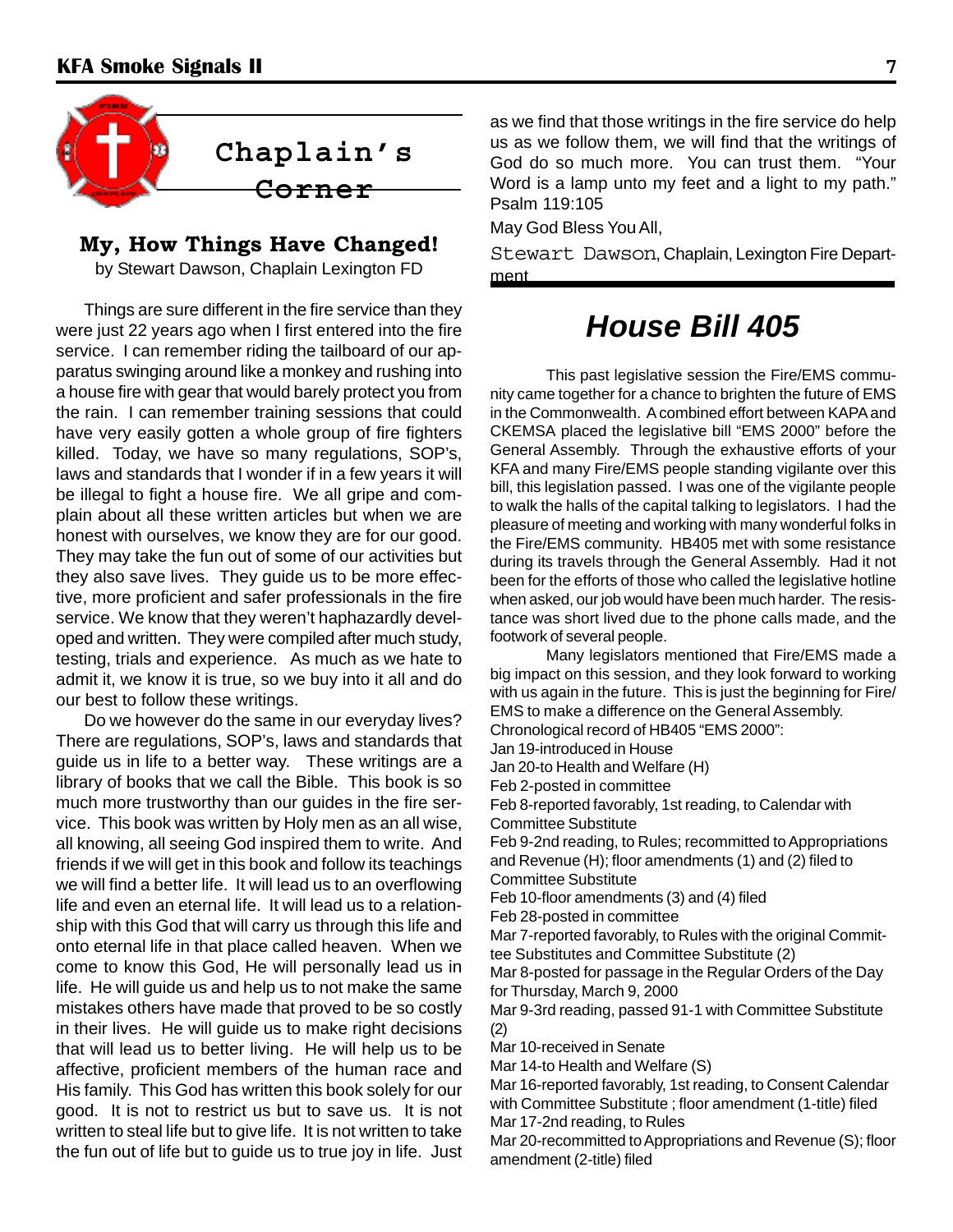Mar 21-reported favorably, to Rules with original Committee Substitute as a Consent Bill Mar 22-posted for passage in the Regular Orders of the Day for Wednesday, March 22, 2000; 3rd reading; floor amendment (1-title) withdrawn ; passed 37-0 with Committee Substitute, floor amendment (2-title) Mar 23-received in House; posted for passage for concurrence in Senate Committee Substitute, floor amendment (2-title) Mar 28-House concurred in Senate Committee Substitute, floor amendment (2-title) ; passed 96-0; enrolled, signed by each presiding officer Mar 29-delivered to Governor

Apr 6-signed by Governor (See picture at right)

When House Bill 405 passed it meant that Kentucky EMTs would soon be governed by a newly formed board. It will be named the Kentucky Board of Emergency Medical Services (KBEMS). This board is in the process of being

formed through nominations to the Governors Office from across the Commonwealth. The KMA will be submitting doctors names, KAEMT/KAPA/KEMTIA have all forwarded nominations to the Governors Office. House Bill 405 states that the board shall consist of sixteen (16) members who are residents of Kentucky appointed by the Governor in conjunction with recognized state emergency medical services related organizations. Membership shall consist of the following:

One (1) paramedic who works for a government agency but is not serving in an educational, management, or supervisory capacity;

One (1) emergency medical technician-basic who works for a government agency but is not serving in an educational, management, or supervisory capacity;

One (1) emergency medical technical-first responder who is not serving in an educational, management, or supervisory capacity;

One (1) physician licensed in Kentucky having a primary practice in the delivery of emergency medical care selected from a list of three (3) physicians submitted by the Kentucky Medical Association;

One (1) physician licensed in Kentucky serving as medical director of an advanced life support ambulance service, selected from a list of three (3) physicians submitted by the Kentucky Medical Association;

One (1) physician licensed in Kentucky who is routinely involved in the emergency care of ill and injured children selected from a list of three (3) physicians submitted by the Kentucky Medical Association;

One (1) trauma surgeon licensed in Kentucky selected from a list of three (3) physicians submitted by the Kentucky Medical Association;

One (1) citizen having no involvement in the delivery of medical or emergency services;

One (1) emergency medical services educator from a Kentucky college or university that provides an emergency



medical services educational program;

One (1) mayor of a city that operates, either directly or through contract services, a licensed Class I ground ambulance service;

One (1) county judge/executive from a county that operates, whether directly or through contract services, a licensed Class I ground ambulance service;

One (1) volunteer-staffed, licensed Class I ground ambulance service administrator who is a certified emergency medical technician or a licensed paramedic;

One (1) fire-service-based, licensed Class I ground ambulance service administrator who is a certified emergency medical technician or a licensed paramedic;

One (1) hospital administrator selected from a list of five (5) nominees submitted by the Kentucky Hospital Association; One (1) basic life support, licensed Class I governmentoperated ground ambulance service administrator who is a certified emergency medical technician or a licensed paramedic; and

One (1) advanced life support, government-operated ambulance service administrator who is a certified emergency medical technician or a licensed paramedic.

No board member shall serve more than two (2) consecutive terms.

The board shall elect a chair by majority vote of the members present at its first annual meeting.

The board shall adopt a quorum and rules of procedure by administrative regulation.

A member of the board who misses three (3) meetings in one (1) year shall be deemed to have resigned from the board and his or her position shall be deemed vacant. The person removed under this subsection shall not be reappointed to the board for ten (10) years.

Sincerely, David W. Mather

Hardin Co. EMS, Dixie FF Assoc.- EMS Director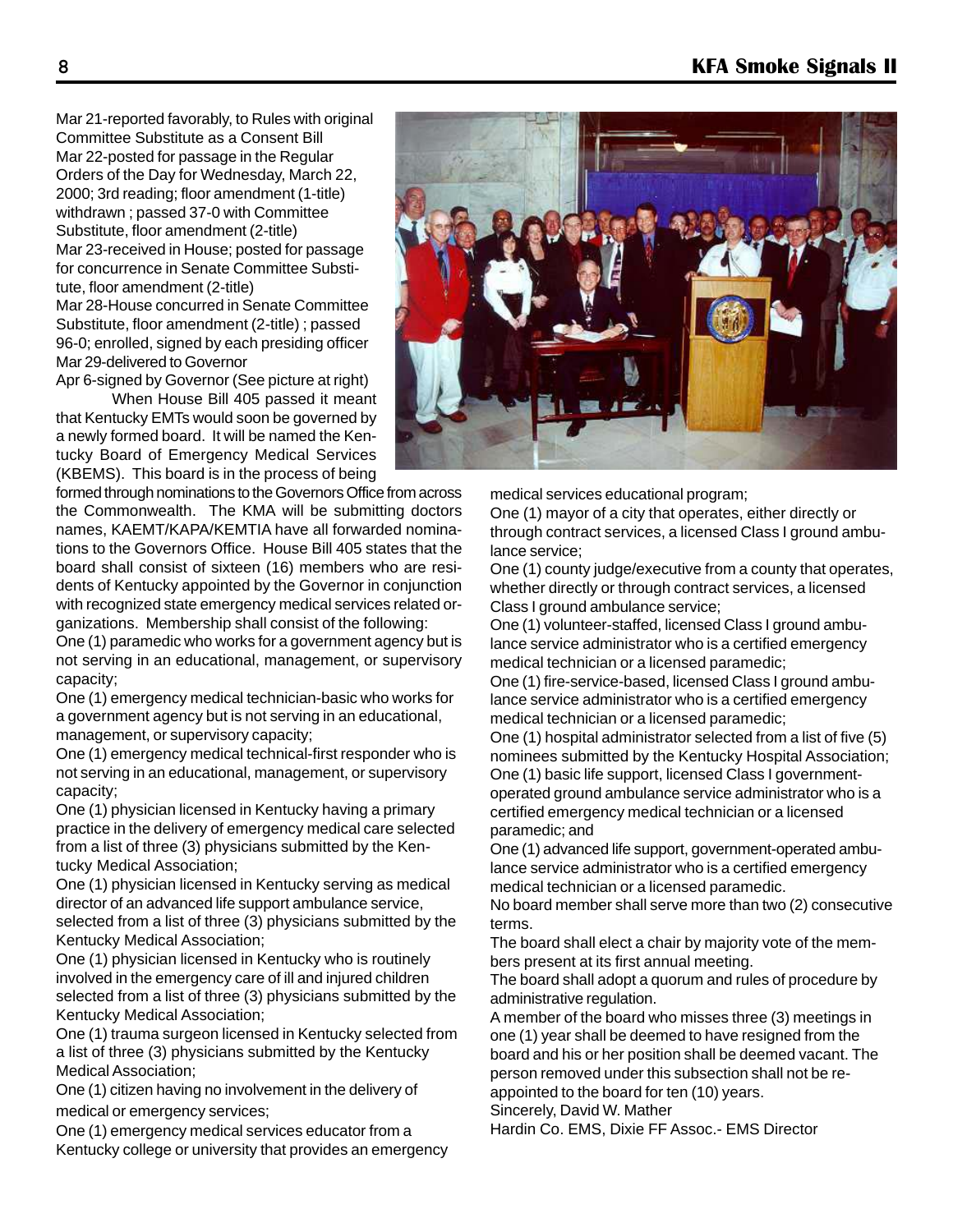#### Kentucky Division of **Emergency Management**

### *New Hazmat Training Leader Has "Patience of Job"*

Patrick C. Conley, Emergency Information Officer

FRANKFORT (June 27, 2000) - Jason Moats of the Salvisa Fire Department (Mercer County) made his first emergency response at the age of 13 when his dad, one of Indiana's "Master Firefighter" instructors, brought him along on an EMS run. Seventeen years later, Jason finds himself employed as the statewide hazardous materials training coordinator for Kentucky's Division of Emergency Management (KyEM).

On June 1, Moats, a Haysville, IN native, took over the KyEM hazmat training job from Cliff Millard, who left for a position with the state's Workforce Development Cabinet.

It's a dream job for Moats, who is trained to OSHA's hazardous materials technician level. While in the Navy he developed and taught courses on worker safety and hazmat reg compliance and weapons of mass destruction emergency response.

"I want to be part of a team which delivers practical, responder-oriented hazmat training from the ground up and the top down," says Moats. "Our training should, as a minimum, help us all sing off the same sheet of music so we all do the best possible job and nobody gets hurt."

Jason got his start in fire and rescue back in rural Indiana. Later, he and his parents set up the EMS first responder program in Dubois County, IN. He's held a variety of career and volunteer emergency response positions in Florida and Indiana in addition to a stint as an athletic trainer with UK's football program. He was a guest lecturer for the EMS training program at Vincennes University in Indiana.

In '91 and '92 he served under the nationally renown Chief Dick Lamb of the Wayne Township, IN Volunteer Fire Department. And in '93 he was decorated for valor by the Escambia County, FL Firefighters Association for his lifesaving efforts in a hotel fire.

Moats knows that building a statewide, standardized hazmat training system is no small challenge. "But I've got the patience of Job and I bring to the table the experience of a responder, the management skills of an administrator and the knowledge of a teacher-I'm ready to get the job done," Moats promises.

A licensed minister, the personable Moats attended the Lexington Theological Seminary and has pastored churches in Fleming County and Mercer County. He coordinated a multi-county hay donations drive during the drought of '98, "because somebody needed to do it for

the farmers."

Jason holds a bachelor of science degree in Workforce Education Development from Southern Illinois University-Carbondale. He and his wife Michelle are the proud parents of four young children.

Jason Moats of the Salvisa Fire Department is KyEM's new Hazmat Training Coordinator.





### KCTCS regents approved AAS Degree

The Kentucky Community and Technical College System (KCTCS) Board of Regents approved an AAS Degree in Fire/ Rescue Science Technology for Ashland Technical College, Laurel Technical College, Bowling Green Technical College, Madisonville Technical College, Central Kentucky Technical College, Mayo Technical College, Cumberland Valley Technical College, Northern Kentucky Technical College, Elizabethtown Technical College, Owensboro Technical College, Hazard Technical College, Rowan Technical College, Jefferson Technical College, Somerset Technical College and West Kentucky Technical College. Firefighters and rescue workers for years have taken non-credit courses at technical colleges. The new program means they now will be able to work toward a degree.

"It is a special moment," said Dr. Keith W. Bird, KCTCS Chancellor. "These are the first real fruits" of the collaboration between KCTCS and the Fire Commission.

KCTCS included 15 technical colleges and 13 community colleges, KCTCS colleges change lives by providing accessible and affordable education and training through academic and technical associate degrees; diploma and certificate programs in occupational fields; pre-baccalaureate education; adult, continuing and developmental education; customized training for business and industry; and distance learning. For more information on KCTCS, visit this web site: "www.kctcs.net."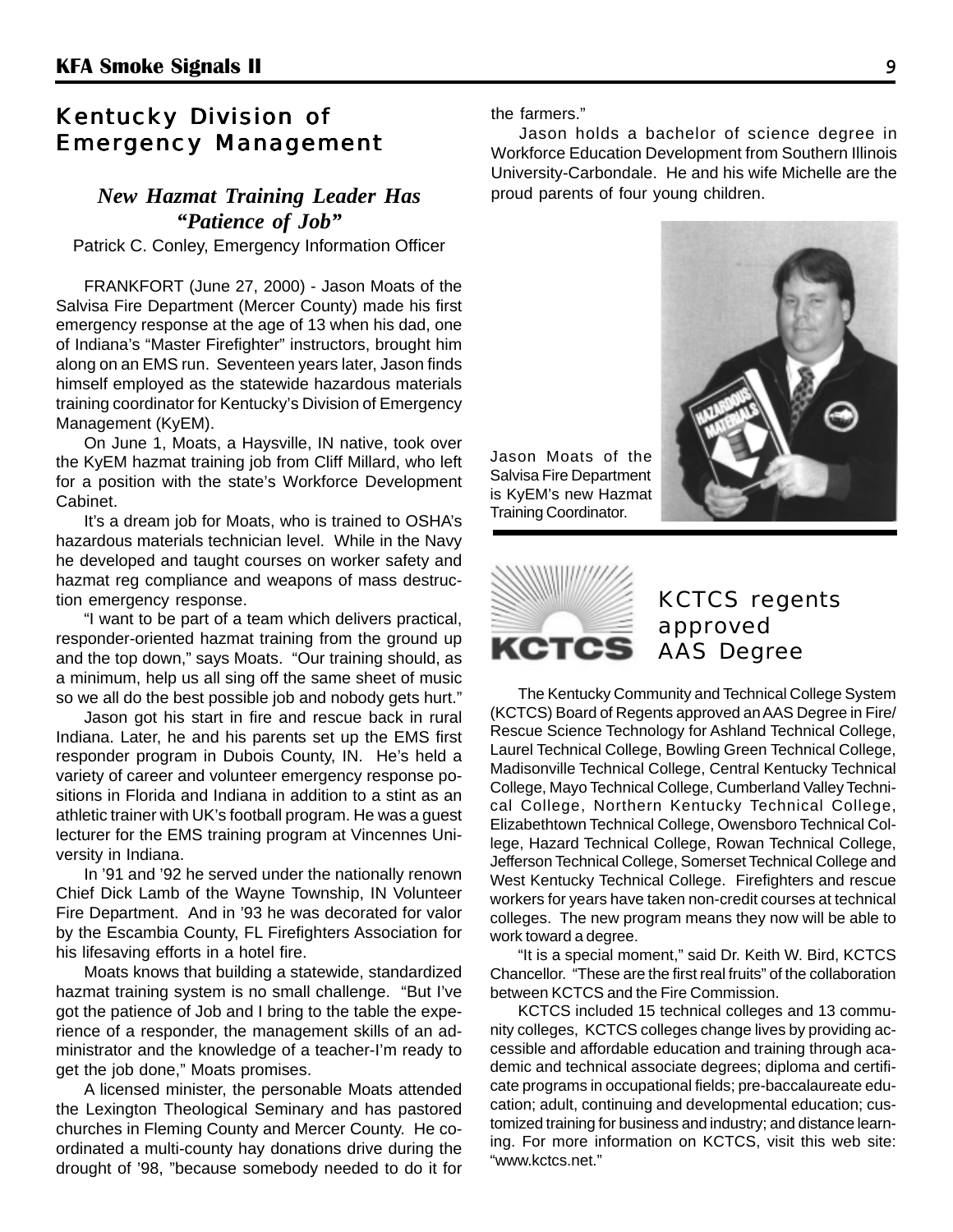### *EDUCATIONAL OPPORTUNITIES*

#### Fifth Annual Pennyrile Regional Fire **School August 19-20, 2000 • Hopkinsville, KY**

**1. FIRE CONTROL** - Hands on fire suppression techniques and tactics. *CLASS LIMIT - 28* Previous SCBA experience a must. FULL BUNKER GEAR AND SCBA REQUIRED.

Instructor: Troy Johnson. SAT - SUN (2 Day Class)

**2. HIGH ANGLE RESCUE Intermediate** - Pick offs, stokes basket raises and lowering, rigging and more. OVER THE ANKLE BOOTS AND LEATHER GLOVES REQUIRED.

Instructor: Troy Beach. SAT - SUN (2 day class)

**3. PUMPER OPS** - Hydrant and drafting water supply pumper operation and maintenance, pumper testing and operation.

Instructor: Jerry Allison. SAT - SUN (2 day class)

**4. SCBA Intermediate** - Hands on training in the use and care of SCBA's. FULL BUNKER GEAR AND SCBA REQUIRED. Instructor: John Lancaster. SAT - SUN (2 day class)

**5. PROPANE EMERGENCIES & F.L.A.G.** - Classroom Instruction Saturday. Hands on Live Propane Burn open to All School Attendees Saturday Night. Flammable Liquid Burn Sunday. Bunker Gear and SCBA required. Instructor: Alan Gregory State Fire Marshall. SAT - SUN (2 day class)

**6. DRIVERS TRAINING** - 12 Hour required course for firefighters. Instructor: Ray Madison. SAT - SUN (2 day class)

**7. CLANDESTINE DRUG LABS AND THE FIREFIGHTER -** How to recognize potential labs and what to do on fire calls involving labs.Instructor: Cheyenne Albro. SUN Only.

**8. HEAVY RESCUE -** The latest techniques using hydraulic, pneumatic and hand tools. **Hands on experience with semi and autos. Genesis tools. FULL BUNKER GEAR REQUIRED.** Instructor: Nick Gapinski. SAT - SUN (2 day class)

**9. EXTRICATION -** Light vehicle Extrication **Amkus tools FULL BUNKER GEAR REQUIRED.** Instructor: Alex Smith . (2 day class)

**10. FIREFIGHTER SURVIVAL** - Get out ALIVE! Self-rescue techniques. **Bunker Gear and SCBA required.** Instructors: KCTCS. SAT Only.

**11. HARD TO GET HOURS -** All those pesky hours you need but just can't seem to find. Instructor: Leon Borman KCTCS. SAT - SUN

**12. OFFICERS ROUNDTABLE** - Don Smith and Gerald Stewart Ky Fire Commission will be available for questions and comments. SAT. Only

**13. WILDLAND FIREFIGHTING -** Grass fires, Forest fires - How to handle them. Instructor: Chris Adams, KY Forestry.

#### *NOTE: All classes require advance registration.*

One day classes - \$10.00. All other classes \$15.00 *All Pennyrile Fire and Rescue Assoc. Members receive \$5.00 Discount on classes.* Unless otherwise noted, classes begin 8 AM each day. Class locations will depend upon number of registrants and will be given out by mail prior to the school. Hotel accommodations available at Holiday Inn, Best Western, and Motor Host Inn on Ft. Campbell Blvd. Other local hotels also available. **FOR MORE INFORMATION:** Hopkinsville Fire Department, 116 West 1st Street, Hopkinsville, KY 42241 Contact: Captain Ezell at 270-890-1400 or Fax 270-890-

1408

#### 22<sup>nd</sup> Annual Mountain Firefighters Association Regional Fire School **August 26-27, 2000 • Hazard, KY**

**CLASS 1: LIVE HOUSE BURN** - 16 hour class-Both Saturday and Sunday. This course covers pre-fire planning, practical applications of fire ground applications, techniques and postmortems. Full turnout gear and SCBA are required.

**CLASS 2: BASIC FIREFIGHTING SKILLS** - 16 hour class-Both Saturday and SundayThis course addresses 16 of the first 20 hours that a new firefighter must have to respond to the scene of a fire. Full turnout gear is required.

**CLASS 3: RAPPELLING** - 16 hour class-Both Saturday and Sunday. This course is for anyone who desires to rappel. The instructors will take from the beginning students to the advanced. A hands on experience on repelling from a multi-story building or the side of a mountain. In this class you will be taught the proper way to rescue victims using stokes baskets and teamwork. Leather gloves, hardhats and leather boots are required.

**CLASS 4: ARSON 1 (CAUSE AND ORIGIN)** - 16 hour class-Both Saturday and Sunday. This course will cover all phases of fire investigation with emphasis on the firefighter's responsibility in arson detection. Full turnout gear and SCBA are required.

**CLASS 5: VEHICLE RESCUE** - 16 hour class-Both Saturday and Sunday. This course will provide classroom and hands on training. You will work with cars and lightweight trucks learning the proper techniques for rescue. Full turnout gear is required.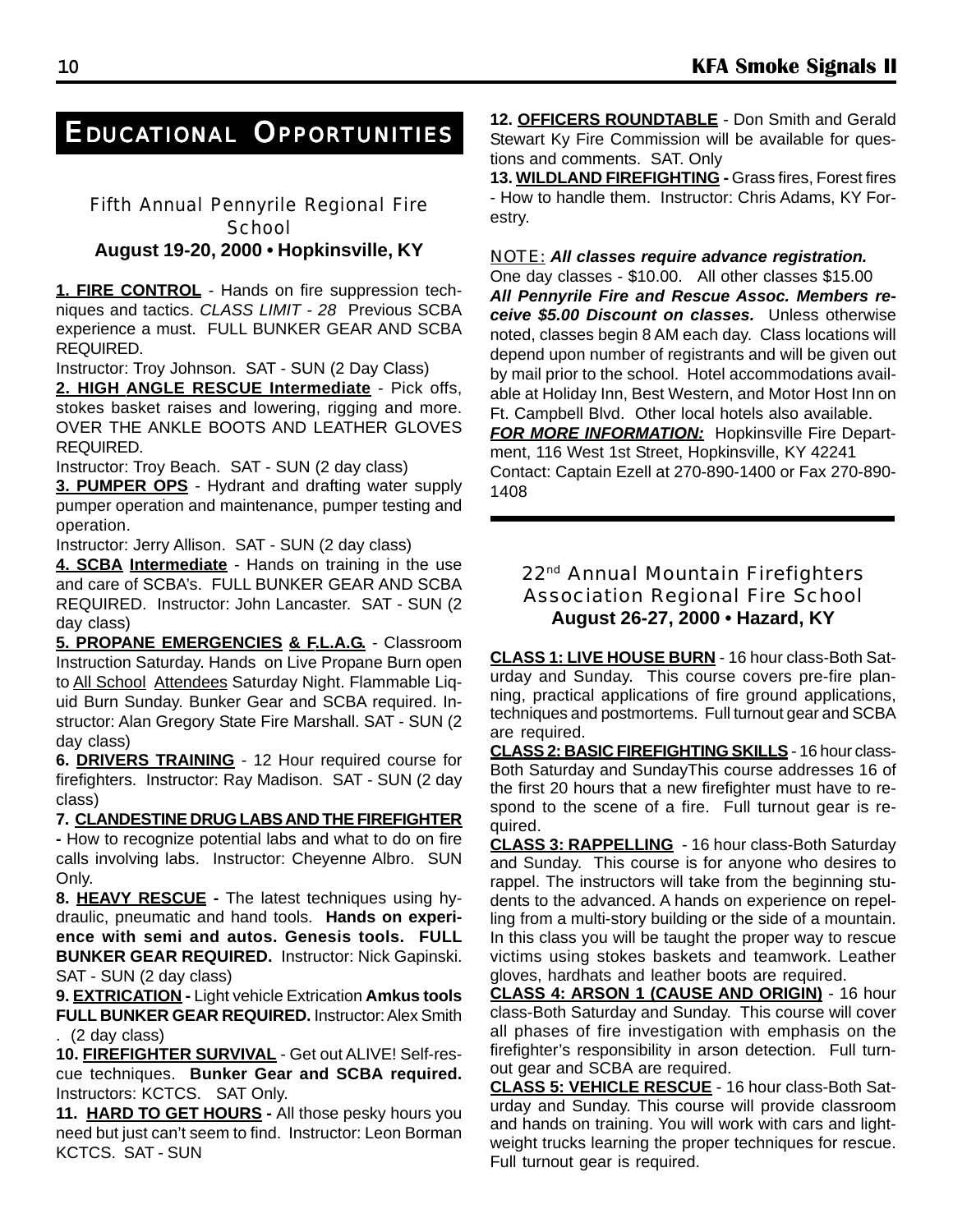*Educational Opportunities continued . . .*

**CLASS 6: JUNIOR FIREFIGHTING CLASS** - 16 hour class-Both Saturday and Sunday. This course is designed for the junior firefighters. They will get hands on training and experience in 16 of the basic 20 hours. Bring full turnout gear, if you have it available.

**CLASS 7: TERRORISM (COMPANY OFFICERS)** - 8 hours Either Saturday or Sunday. This course will supply the responding company officer with the strategic and tactical tools to recognize a hostile act, minimize losses, and identify self-protective measures to other arriving units.

**CLASS 8: BLOCK OF HARD TO GET HOURS** - 8 hours Either Saturday or Sunday. This course will offer students 8 of the hard to get hours that are needed to become a certified firefighter. Saturday blocks Sunday blocks. 8-10am Ropes, knots and hitches Disaster preparedness. 10-noon Fire inspections. Aircraft crash rescue. 1-3pm Sprinkler systems Fire alarm/communications. 3-5pm Forcible entry Public fire education

**CLASS 9: BLOODBORNE PATHOGENS** - 3 hours Either Saturday or Sunday. This course covers the requirements needed to certify under the state or national Registry. HIV, HBV and HBC will all be covered.

**CLASS 10: AMERICAN HEART ASSOCIATION CPR** - 8 hour class-Saturday only. This course is for people who have never had CPR or persons who are certified but, feel they need more practice time on their skills. This class will go through the entire program on adult, child and infant CPR. You will also be taught the proper ways to manage an airway obstruction. Students are responsible for the cost of their CPR card.

**CLASS 11: FARM RESCUE** - 16 hour class-Both Saturday and Sunday. This course will offer the most effective techniques in rescuing victims from silos, buildings, farm equipment, and ATV's. This course will cover special situations that responders may face in rural areas. This class will compare farm accidents to other types of accidents that we face daily. It will present special challenges for firefighters, rescue teams, first responders and EMT's. EMT/First responder recertification hours will be given. Full turnout gear is required for this course.

**CLASS 12: FIREFIGHTER SURVIVAL** - 8 hour course-Either Saturday or Sunday. This course will emphasize removal of trapped or unconscious firefighters from a burning building and self-rescue techniques when the primary escape route is blocked. This is a required course for all new firefighters effective July 1, 2000. Full turn out gear and SCBA are required for this course.

**CLASS 13: E.M.T. CONTINUING EDUCATION** - 16 hour class-Both Saturday and Sunday you can take all 16 or just the part that you need. It is blocked off below for you. This course will address the 16 hours that are now required to re-certify as an EMT or first responder. The other 8 hours are electives.

Saturday blocks Sunday blocks. 8-9am Preparatory 8-

10am Patient assessment. 9-11am Airway Management 10-3pm Behavioral Emer. 11-3pm Trauma 3-5 pm OB, infants and children. 3-5pm Patient assessment

**CLASS 14: LEVEL 1 METHODOLOGY** - 16 hour class-Both Saturday and Sunday. This course is designed to certify firefighters to the KY Level 1 instructor certification, (in house instructor). Requirements for this course. You must be a certified firefighter with 2 years experience and have a high school diploma or GED.

**CLASS 15: HAZARDOUS MATERIALS OPERATIONS** - 16 hour class-Both Saturday and Sunday. This course will meet all requirements of NFPA 472 for Haz-Mat Operations Level.

**CLASS 16: TRENCH RESCUE** - 4 hour course Either Saturday or Sunday (MORNING SESSION)

This course will prepare the first responder to an awareness level of trench rescue operations including, OSHA regulations and the fire department role in a trench incident. They will teach you how to safely access a victim.

**CLASS 17: 2 IN 2 OUT** - 4 hour course Either Saturday or Sunday (AFTERNOON SESSION). This course is to help improve the safety of firefighters during a fire and to help them to better understand OSHA regulations.

**CLASS 18: FIRE BEHAVIOR AND CONTROL** - 16 hour course both- Saturday and Sunday . This course will allow you to experience a flashover in a controlled environment. You will learn what to look for in fires to predict a flashover and be able to get out safely. Then you will get to experience fire control by being put into a trailer that has a real fire and you get to watch it build then put it out in the proper manner. Full turnout gear and SCBA are required for this course. You must have the basic 20 hours to take this course.

#### *For more information contact:*

606-435-6087 or fax 606-435-6139 or cdwell@kih.net

#### Meade County Fire School October 7-8, 2000

**1. SCBA - Airpacks** –8 hour class Saturday Only - This class will teach the fundamentals of the use of Self Contained Breathing Apparatus (SCBA). It would be a good class for a new firefighter or a veteran who does not get the opportunity to use an SCBA on a regular basis.

**2. Instructional Techniques for Company Officers** (NFA) – (Fire Commission Instructor Level) - This is a two day class designed to prepare a company officer to become an in-house instructor. Requirements include Certified Firefighter with 2 years experience, high school graduate or equivalent, permission slip signed by the chief giving consent for the student to take the class. Instructor: Rusty Todd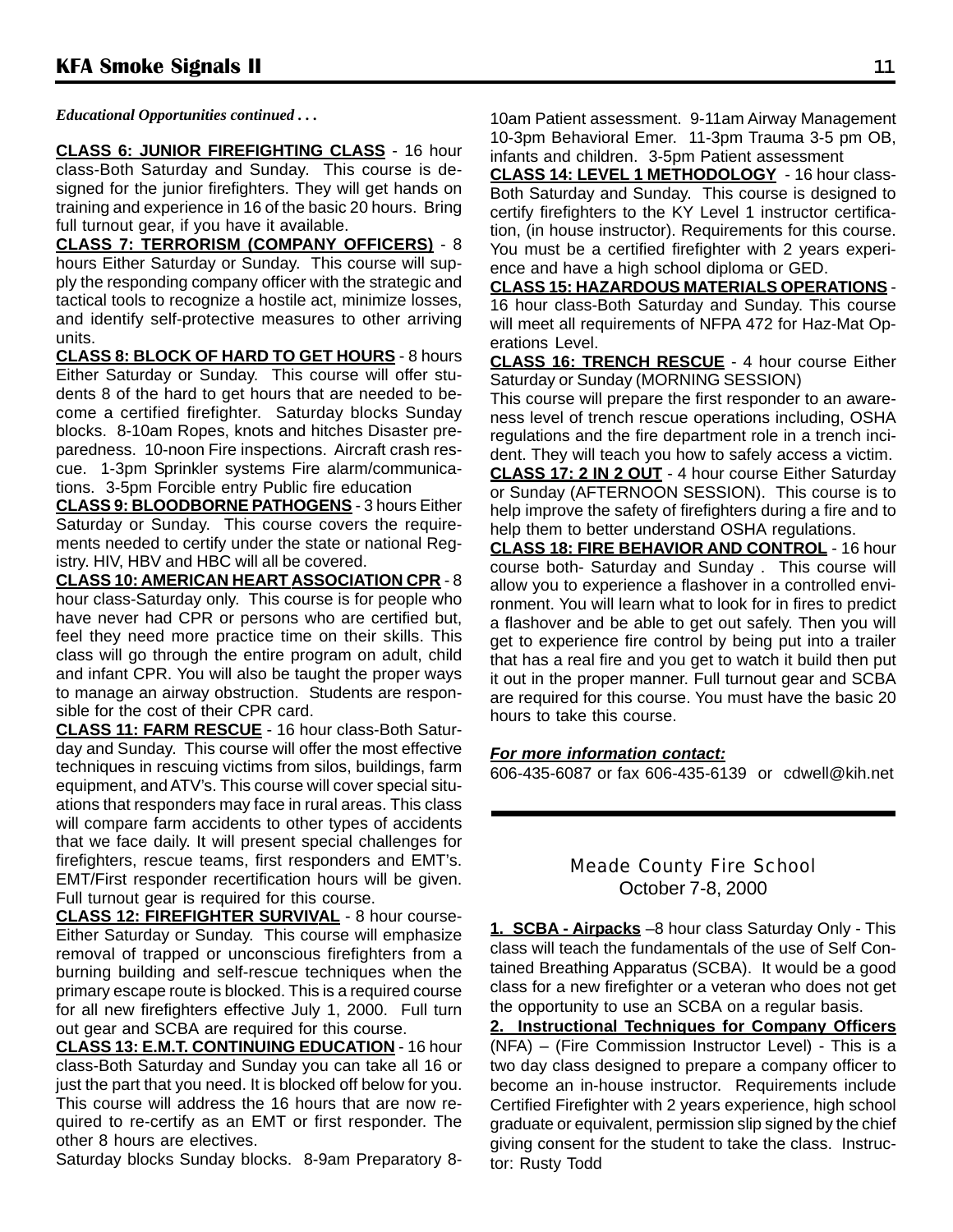#### *Educational Opportunities continued . . .*

**3. EMT Continuing Education** – STAT-Care will instruct the Saturday portion of this class State Fire/Rescue Training will instruct the Sunday Portion to include: Saturday: Helicopter Safety – 2 hours, Toxicology & Drug Abuse – 1 hour, Basic Airway & Trauma Skills 4 hours Sunday: Patient Assessment 3 hours, OB, Infs & Child – 2 hours, Medical/Behavioral, Sunday class Instructor T. Martin. This class is designed to provide additional required training for EMTs to re-certify.

**4. Incident Command System** Sat & Sun- This course is designed to provide officers and managers with information needed to use and implement the Incident Command System. This program addresses the need of the incident management system an overview of the structure and expandability of ICS, an understanding of the command skills needed by departmental officers to effectively use ICS. Instructor Rick Cox.

**5. Wiland Urban Interface** – Saturday Only – This class will include information on: Fire Behavior Factors Affecting the Start and Spread of Wildland Fires. Fire Weather. This course is in a lecture format and is intended for the entry-level firefighter or as a basic level review for the seasoned firefighter. Instructor Paul Coyle

**6. Firefighter Survival** - Saturday Class Repeated on Sunday - This class is designed to help firefighters save themselves when they become trapped or are involved in an impending flashover. Firefighters who begin their training after July 1, 2000 will be required to take this course in order to become certified. However, the Fire Commission recommends that all firefighters take this course. It is the first course designed to save your life. Isn't that important enough for YOU to take this course? Lead Instructor Scott Lawson For more information about the school call 270-766-5238.



2000 Buffalo Trace Fire School



Maysville, Kentucky • October 14-15

#### **Courses Offered:**

- **1. Fire Instructor I 2 days**
- **2. Farm Rescue** 2 days
- **3. Wildland Urban Interface** 2 days
- **4. Firefighter Safety/Survival** 1 day taught both days
- **5. Basic Firefighting Cluster**
	- a. Ladders 1/2 day
	- b. SCBA 1/2 day
	- c. Hose/Nozzles 1/2 day
- **6. EMT-First Responder Transition Course** 20

hours (Starts on Friday evening)

- **7. Basic/Intermediate Rope Rescue** 2 days
- **8. Emergency Response to Terrorism** 2 days
- **9. Propane Emergencies**  2 days Classes will be held at the Mason County High School on US Hwy 62-68 in Maysville.

Registration both mornings from 7:30-8:30 am at the High School.

Classes will run from 8:30 am to 5 pm each day.

Registration for Transition course will be from 5:30-6 pm Friday evening at the High School, with class beginning at 6 pm.

A "dinner with the Vendors" will be held Saturday night at the high school from 6 pm till 9 pm. Vendors will be set up and providing you dinner, FREE OF CHARGE. Some vendors will also be set up at the school both days. Vendors can contact Duane Suttles @ 606-784-1393 for more information on set up and participation.

For more information you can contact Duane Suttles, State Fire Training Coordinator, Morehead Region at 606- 784-1393.



Sanctioned by IAFC T.E.R.C. *International Extrication Competition & Learning Symposium*

The Learning Symposium will be held on October 14th, 2000. The following educational tracks will be held in the morning and repeated in the afternoon. Each track is scheduled for four hours. NOTE: Any two tracks equal 6 C.E.U.'s. Spectators are also welcome during the competition that will run from 0800-1700 Wednesday thru Friday.

- **Track 1:** Crash Science/E.M.S. (Dr. Jeff Augenstein, Jami Bowen, and James Stratton)
- **Track 2:** (A.M. Only!) Air Bag Technology, Pro's and Con's (Dr. Smock and Ronald E. Moore)
- **Track 2:** (P.M.) Challenges in New Vehicle Technology (Ronald E. Moore)

**• Track 3:** Alternative Fueled Vehicles & Poly Carbonate Windows

*AM Tracks will run from 9:00-12:00. PM Tracks will run from 1:00-4:00.* **The Competition & Symposium will be held at the host hotel The Radison Hotel and Conference Center, 9700 Bluegrass Parkway, Louisville, KY 40299.**

For information contact: Kyle Rieber at 1-502-491-4745 or fax: 1-502-499-5501. Additional information via the web at www.terc.org or email to: fireker@aol.com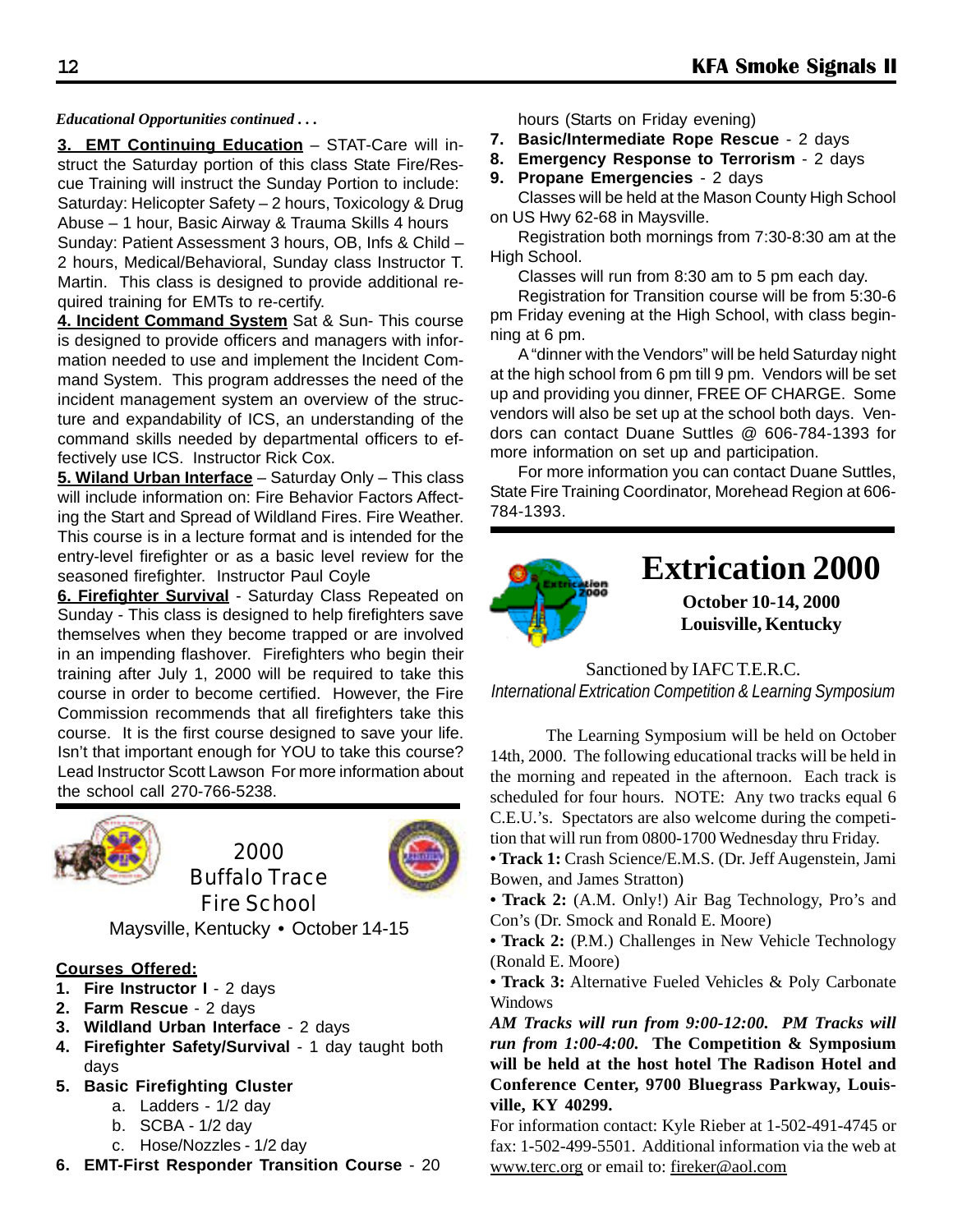

**National Volunteer Fire Council** Ken Nipper, Director Bryant Stiles, Alternate

#### *NVFC Announces Introduction of Helping Hands Legislation - Bill would limit liability of Donators to Volunteer Fire Department*

WASHINGTON, DC — On June 23, Representatives Mike Castle (R-DE), Rick Boucher (D-VA) and Bob Goodlatte (R-VA) introduced H.R. 4736, the Good Samaritan Volunteer Firefighter Assistance Act. If passed, this legislation would limit the liability of companies and wealthier fire departments that donate surplus equipment to volunteer fire departments. The introduction and passage of this type of legislation has been a long-time priority of the National Volunteer Fire Council (NVFC). Representatives James Talent (R-MO) and Curt Weldon (R-PA) also signed on as original cosponsors.

"We are very pleased that this bill has finally been introduced at the federal level," said Fred Allinson, NVFC Chairman. "Although we will continue to pursue direct grant programs such as the FIRE Bill, this legislation can open the door to millions of dollars in equipment donations to volunteer fire departments. Currently, volunteer firefighters have to spend a lot of their time raising money, time that could be used for training."

The legislation is modeled after a bill that the Texas state legislature passed in 1997. Prior to this legislation, companies and wealthier fire departments in Texas had refrained from donating their used equipment for fear of potential lawsuits. Now, they donate their surplus equipment to the Texas Forest Service, which then certifies the equipment and passes it on to volunteer fire departments that are in need. The donated equipment must meet all original specifications before it can be sent to volunteer departments. The program has already received in excess of \$6 million worth of equipment for volunteer fire departments.

Every year, quality fire equipment, including hoses, fire trucks, protective clothing and breathing apparatus worth millions of dollars are destroyed instead of being donated to volunteer fire departments in order to avoid civil liability lawsuits.

The bill was referred to the House Committee on the Judiciary.

#### **Take Action!**

Contact your Representative immediately and ask them to cosponsor H.R. 4736, The Good Samaritan Volunteer Firefighter Assistance Act of 2000.

If you do not know your Member's address or telephone number, please call the U.S. Capitol Switchboard at (202) 224- 3121.

#### *Supplemental Passes without \$100 Million for Fire Service!*

On June 30, Congress completed a \$11.2 billion emergency spending measure that DOES NOT contain the Weldon-Hoyer \$100 million amendment for the fire service which had previously passed the House. The Weldon-Hoyer amendment included \$80 Million for direct 50/50 grants to fire departments, \$10 million for Volunteer Fire Assistance Program and \$10 Million for Burn Prevention and Treatment Programs.

Besides funding for operations in Kosovo, aid to Columbia to fight the war on drugs, Los Alamos fire restoration and Hurricane Floyd relief, House and Senate leaders used the bill to also fund such items as a \$45 million Gulfstream jet for the commandant of the U.S. Coast Guard, a \$5 million sea life center in Alaska and \$7 million to help Hawaiian fishing boats avoid snagging sea turtles.

The bill did include \$17.5 million to fix some of the Capitol's numerous fire hazards.

The NVFC and the other fire service organizations must now work with our allies in Congress to look for another bill to attach the \$100 million package.

#### *HOW TO REALLY MAKE A DIFFERENCE*

Personal relationships are the key to business success. The same is true in politics. So, get to know the national and state officials who represent you. Constituents who call, write, appear in person at public events and visit their legislators will get attention.

• Make sure their local office phone numbers are in your Rolodex, computer or personal phone book.

• Put reminders on your business calendar to keep in contact with them.

• Look at fire service issues before legislators, and share your knowledge and expertise with them via letter or phone call.

• Ask for their positions on any issue of importance to your department.

• Follow up any phone call with a letter and ask for a written reply.

#### *YOUR VIEWS HAVE CLOUT*

Elected officials listen to constituents. Remember, it is you - not them - who is the expert on the fire service. Legislators look to local knowledge before having to vote on complex issues dealing with firefighters. Thus, legislators expect to hear from you on issues of importance to your department.

Prepare for your political calls just as you would for a business call:

- (1) Educate yourself thoroughly on the issues.
- (2) Develop a message and make a case for each issue.
- (3) Condense these arguments into two or three powerful selling points.
- (4) Practice your delivery until you feel comfortable and confident in your presentation.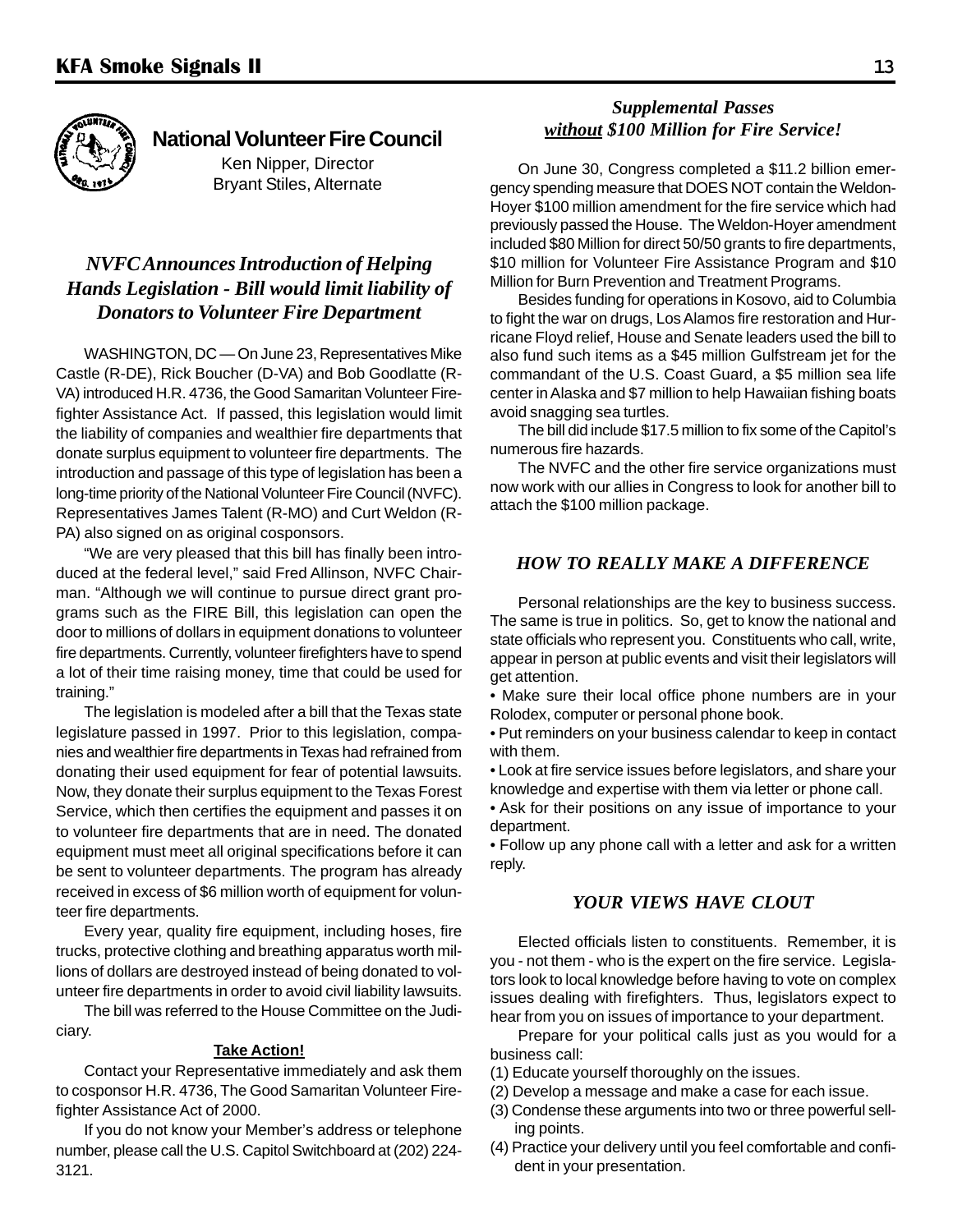### **KY FIREFIGHTERS ASSOCIATION** *REGIONAL ASSOCIATIONS*

#### *•* **JACKSON PURCHASE FIREFIGHTERS ASSOCIATION**

President Paul Billings 223 Fourth Street • Fulton, KY 42041 270-472-1423 *Meeting Info:* 3rd Wednesday Quarterly 7:00 PM Central May 17th Hickman FD; August 16th Fulton FD November 10th Calvert City Civic Ctr.

#### **• PENNYRILE FIREFIGHTERS ASSOCIATION**

President Jonny Ezell 116 West 1st Street, Hopkinsville KY 42240 270-887-4050 *Meeting Info:* Second Tuesday of Every Quarter 6:00 Central. Call for Location

#### **• GREEN RIVER FIREFIGHTERS ASSOCIATION**

President Brent Hayden 2518 Hayden Road • Owensboro, KY 42302 502-273-3187 *Meeting Info:* Last Thursday of Every Other Month 7:00 PM Central. May 25th Area 3 Training Center; July 27th Owensboro Station 1; Sept. 28th & Nov. 30th (Location TBA)

#### **• BARREN RIVER FIREFIGHTERS ASSOCIATION**

President Bill Carver 1845 Loop Drive • Bowling Green, KY 42101 270-746-7461 Ext 2185 *Meeting Info:* Second Thursday of Every Other Month 7:00 Central Beginning January, Call for Location

#### **• DIXIE FIREFIGHTERS ASSOCIATION**

President Michael E. Hulsey Laura Lamb Secretary 630 College Street Rd. • Elizabethtown, KY 42701 270-766-5238 Fax 270-766-5251 *Meeting Info:* Fourth Thursday of Month 7:00 Eastern. November meeting 3rd Thursday - No Meeting in December. Call for Location

#### **• JEFFERSON COUNTY FIREFIGHTERS ASSOCIATION**

Executive Secretary Terri Nilson 810 Barrett Ave. • Louisville, KY 40250-0055 *Meeting Info:* Third Thursday of Every Other Month 7:00 Eastern Beginning January. May 18th Jefferstown FD; July 20th Okolona FD; September 21st McMahan FD; November 16th Highview FD

#### **• BLUEGRASS EMERGENCY SERVICES**

President Wayne Jordon 9409 Bardstown Rd. . Louisville, KY 40291 502-231-6333 *Meeting Info:* Third Wednesday of Every Other Month 7:00 Central Beginning January. Call for Location

#### **• NORTHERN KENTUCKY FIREFIGHTERS ASSOCIATION**

President Ken Elliott John Daly Secretary 616 Poplar • Bellevue, KY 41073 *Meeting Info:* Fourth Tuesday Every Month 8:00 Eastern No Meeting in October, December; May 23rd Petersburg FD; June 27th Camp Springs FD; July 25th Ryland Heights FD; August 22nd Point Plesant FD; September 26th; Elsmere FD; November 28th Dayton FD

#### **• BUFFALO TRACE FIREFIGHTERS ASSOCIATION**

President Kerry K. Moore 7048 Dixon Pike • Maysville, KY 41056 *Meeting Info:* Second Wednesday of Every Other Month 7:00 Eastern Beginning January; May 10th Augusta FD; July 12th Black Oak FD; September 13th Brooksville FD; November 8th Camp Dix FD

#### **• DANIEL BOONE FIREFIGHTERS ASSOCIATION**

President Roger Russell 735 Vernon Circle • Morehead, KY 40351 *Meeting Info:* First Tuesday of Every Other Month 7:00; Eastern Beginning February. Call for Location

#### **• EASTERN KENTUCKY FIREFIGHTERS ASSOCIATION**

President Kendell Steele Jerry Dinguess Secretary P.O. Box 454 • Russell, KY 41169 *Meeting Info:* First Thursday of Every Other Month 7:00 Eastern Beginning January. Call for Location

#### **• PIKE COUNTY FIREFIGHTERS ASSOCIATION**

President Randy Courtney P. O. Box 981 • Pikeville, KY 41502-0981 *Meeting Info:* First Monday of Every Month 7:00 Eastern. Beginning January. Call for Location

#### **• MOUNTAIN FIREFIGHTERS ASSOCIATION**

President James C. Burnett H.C. 30 Box 300 • Hazard, KY 41701 *Meeting Info:* No set time or location. Call for Information

#### **• SOUTH EASTERN FIREFIGHTERS ASSOCIATION**

President Preston Collier 8608 Hwy 290 South • Annville, KY 40402-9755 *Meeting Info:* Set at each meeting 7:00 Eastern Call for Location

#### **• LAKE CUMBERLAND FIREFIGHTERS ASSOCIATION**

President Bill Hall John Vautheir Secretary HC 66 Box 1110 • Faubush, KY 42532 *Meeting Info:* Second Thursday of Every Other Month Beginning January. Call for Location

#### **• CENTRAL KENTUCKY FIREFIGHTERS ASSOCIATION**

Secretary Van Taylor 100 East Penn Street • Georgetown, KY 40324 *Meeting Info:* Second Monday of Every Month 7:00 Eastern Call for Location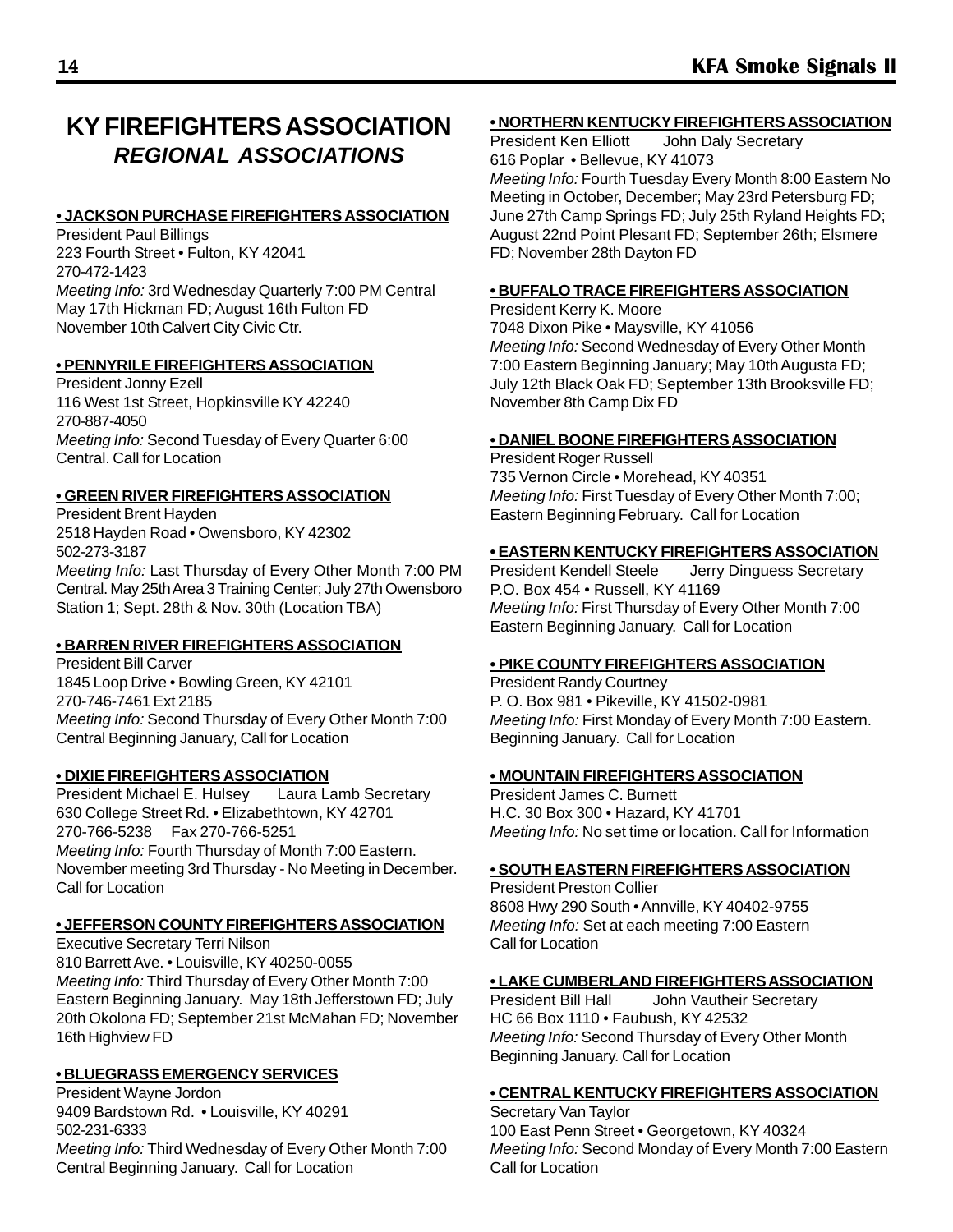

The United States Fire Administration's National Fire Academy (NFA) is working on a number of off-campus initiatives to provide better customer service to its field constituencies. These changes are in direct response to requests from, and dialogue with, State and metropolitan fire service training systems over the past several years.

Two-day courses will be made available in hand-off format at the same time they are available for selection in Direct Delivery (DD) and State Weekend Programs (SWP). Train-the-Trainer classes held In-State will be available for selection on the course call menu at the same time the course is available for DD or SWP. States may choose either the regular DD/SWP or the In-State Train-the-Trainer for new courses coming on-line. This initiative provides hand-off programs to Train-the-Trainer organizations up to 2 years earlier than the current system provides.

NFA will send Program Notices out by e-mail first, followed by hard copy mailing. This initiative guarantees faster delivery by providing end users with up to 7 more days of planning time.

NFA will be using the compact disk (CD) format more frequently to distribute its program materials. State fire training organizations, Train-the-Trainer organizations, and NFA contract instructors will continue to receive program materials on CD.

State fire service training agencies will be enfranchised to make additional offerings of NFA classes. States may also have some of their courses endorsed as NFA-equivalent classes to facilitate their exchange among State programs. Special funding has been provided, and the application forms were delivered to you under separate cover.

National Technical Information Service (NTIS), formerly the National Audiovisual Center, will continue to be NFA's main distribution mechanism for its course materials. NTIS will begin to make NFA materials available in CD-ROM format. NFA is exploring other CD delivery options as well.

These initiatives are all in various stages of development and/or implementation. All of these changes require resources, and often become program or system dependent before they can be implemented. In the

short run, you may notice an inconsistency in the manner in which these initiatives can be implemented. As we move into the new millennium, the NFA will continue to explore innovative ways to better serve its customers.

Point of contact is Kirby E. Kiefer, NFA's Deputy Superintendent. He may be reached by phone at (301) 447-1083, facsimile at (301) 447-1178, or e-mail at kirby.kiefer@fema.gov.

For more information on these initiatives, please see the U.S. Fire Administration's web site at: http:// www.usfa.fema.gov/nfa/pn072000a.htm

#### **National Fire Academy Program Notice** *Volunteer Incentive Program: Pilot Optional Admissions Opportunity*

The U. S. Fire Administration's National Fire Academy (NFA) is pleased to announce an optional admissions opportunity for the Volunteer Incentive Program (VIP). In response to requests from participants in the VIP to include municipal and/or government partners in NFA training programs, we are initiating an admissions option to give special consideration to volunteer officers who include an application to attend the same course/class session for their elected officials. i.e., city managers, elected board members, town/borough council members, village selectmen, township supervisors, or other allied professionals who are not fire service members. We will implement this procedure with the FY01 delivery cycle.

The rationale for this additional criterion is in support of the USFA Mission Statement, particularly the Training component (star), which promotes the professional development of the fire and emergency response community and its allied professionals. It also reaffirms one of the areas in the Action Plan (Advocacy, Partnerships & Marketing) that stresses that the U. S. Fire Administrator and senior USFA staff must effectively address issues of representation and advocacy among Federal agencies and public and private local, state, national and international entities. It is another indication of how the NFA supplements and supports State and local fire service training programs, while at the same time delivering educational and training courses having a national focus.

It is hoped that this opportunity will encourage allied professionals, who interact with the volunteer fire services on a regular basis, to understand and appreciate the challenges they face in the areas of leadership and administration, resource management, planning, and prevention and risk management.

For more information, please see the USFA web site at http://www.usfa.fema.gov/nfa/pn072000.htm